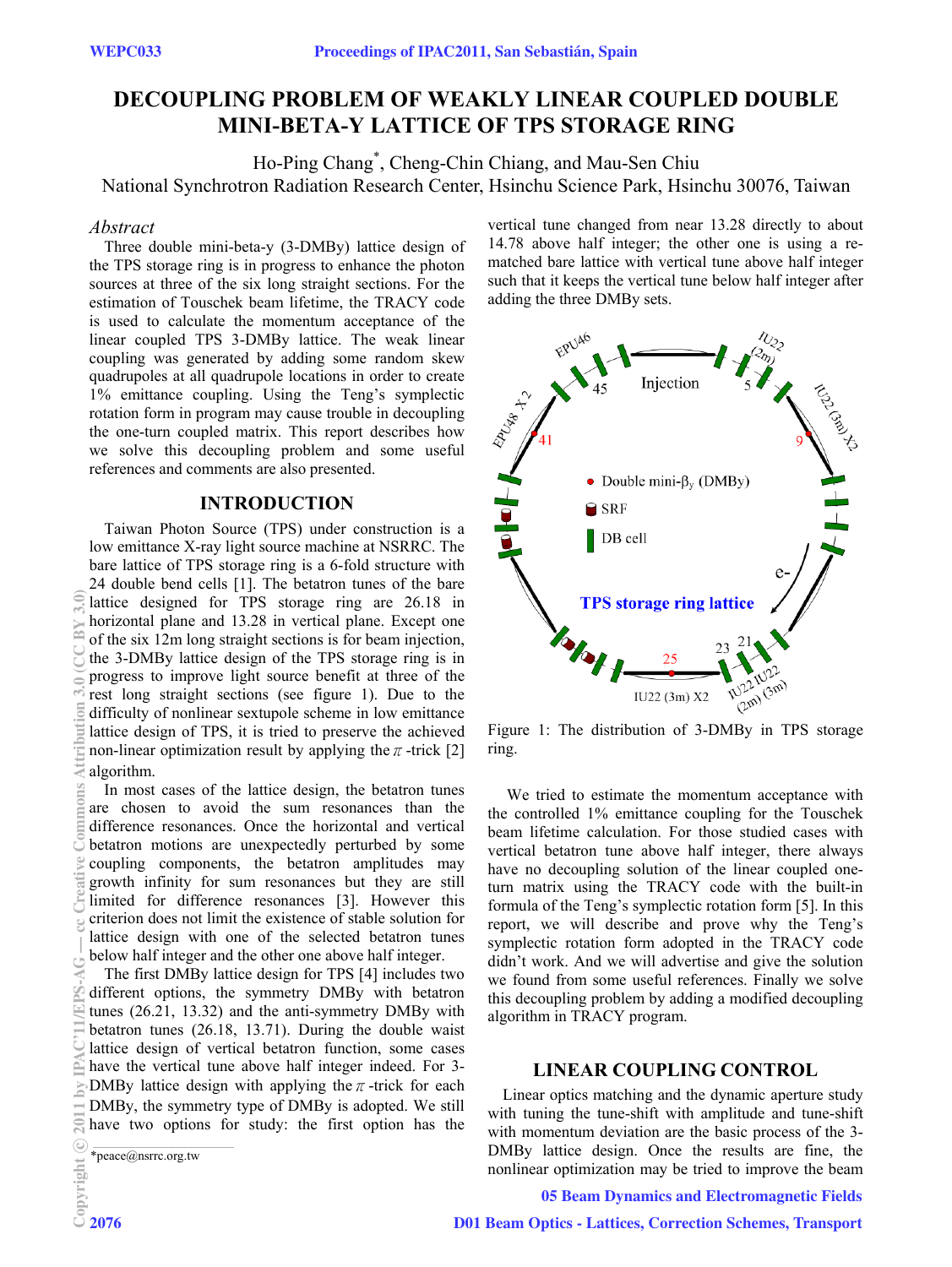dynamics properties with the frequency map analysis (FMA). Finally the Touschek beam lifetime should be estimated by putting some specified emittance coupling.

For all the linear coupled TPS lattice studies, we generate the linear coupling by tilting the pure quadrupole components around the storage ring. The emittance coupling is under control to be 1% by the decoupling analysis using the "Coupling\_Edward\_Teng" function in TRACY code.

If the decoupling analysis does not work, we do not know the realistic coupling rate has been achieved. Although it may not influence the calculation process of momentum acceptance in TRACY, but one does not know how much emittance coupling is corresponding the obtained momentum acceptance.

Unfortunately, when we executed the TRACY code, we got the problem that there is no solution of Teng's symplectic rotation form in decoupling the single-turn transfer matrix. We tried to trace this problem in program and doubted the completeness of the Teng's form. In the following section, we can prove it and show you the problem by a simplified linear coupled one-turn matrix with one of the betatron tunes above half integer.

## **DECOUPLING PROBLEM**

Teng's symplectic rotation form [5] of decoupling the single-turn transfer matrix presented with its original notations

$$
T = \begin{pmatrix} M & n \\ m & N \end{pmatrix} = RUR^{-1}, \quad (1)
$$

where

$$
R = \begin{pmatrix} I\cos\phi & D^{-1}\sin\phi \\ -D\sin\phi & I\cos\phi \end{pmatrix}, \quad U = \begin{pmatrix} A & 0 \\ 0 & B \end{pmatrix},
$$

$$
R^{-1} = \begin{pmatrix} I\cos\phi & -D^{-1}\sin\phi \\ D\sin\phi & I\cos\phi \end{pmatrix};
$$
(2)

and

$$
D = \begin{pmatrix} a & b \\ c & d \end{pmatrix}, ad - bc = 1;
$$
  
\n
$$
A = \begin{pmatrix} \cos \mu_1 + \alpha_1 \sin \mu_1 & \beta_1 \sin \mu_1 \\ -\gamma_1 \sin \mu_1 & \cos \mu_1 - \alpha_1 \sin \mu_1 \end{pmatrix}
$$
  
\n
$$
= M - D^{-1} \cdot m \cdot \tan \phi,
$$
  
\n
$$
B = \begin{pmatrix} \cos \mu_2 + \alpha_2 \sin \mu_2 & \beta_2 \sin \mu_2 \\ -\gamma_2 \sin \mu_2 & \cos \mu_2 - \alpha_2 \sin \mu_2 \end{pmatrix}
$$
  
\n
$$
= N + D \cdot n \cdot \tan \phi.
$$
 (3)

Here we can prove that there is no real solution  $\phi$  as following: consider a decoupled linear one-turn matrix with one of the betatron tunes above half integer perturbed by a thin-lens skew quadrupole as below (Eq. 4)

#### 05 Beam Dynamics and Electromagnetic Fields

### D01 Beam Optics - Lattices, Correction Schemes, Transport 2077

$$
T = \begin{pmatrix} A_0 & 0 \\ 0 & B_0 \end{pmatrix} \cdot Q_s.
$$
 (4)

Where the transfer matrix of thin-lens skew quadrupole can be generated by rotating the thin-lens quadrupole  $Q_k$ with 45 degree

$$
Q_s = \Theta^{-1} Q_k \Theta = \begin{pmatrix} 1 & 0 & 0 & 0 \\ 0 & 1 & -\frac{1}{f} & 0 \\ 0 & 0 & 1 & 0 \\ -\frac{1}{f} & 0 & 0 & 1 \end{pmatrix}.
$$
 (5)

Assume  $\mu_1 < \pi$  and  $\mu_2 > \pi$  and solve the decoupling parameters, we have

$$
\cos 2\phi \Big| = \Big| \frac{Tr(M - N)}{2(\cos \mu_1 - \cos \mu_2)} \Big| > 1 \qquad (6)
$$

using the notations in reference [5]. Or, by the definition of fundamental coupling matrix  $h \equiv m^+ + n$  in reference [10] (note that, in references [5] and [10], the symbols, *n* and *m*, used in the one-turn matrices are exchanged; and the definitions of *D*'s are different), we obtain

$$
\det(h) = \frac{\beta_1 \sin \mu_1 \beta_2 \sin \mu_2}{f^2} < 0
$$
  

$$
\tan 2\phi = \frac{2\sqrt{\det(h)}}{Tr(N-M)}
$$
 (7)

Such that there is no real solution  $\phi$  of Teng's symplectic rotation form. It causes the problem when one analysis the emittance coupling by running programs built-in with Teng's formula. It seems to us that Teng's formula should be extended to include the other possible solution.

# **COMPLETE DECOUPLING SOLUTION**

After searching the related materials on the coupling and decoupling topics, some noticeable references should be mentioned. Since 1987, D. Rubin, et al, studied the transverse coupling problem at Wilson Laboratory in Cornell University. They have given an extended decoupling form in their papers [8, 9, 11, 12]

$$
T = \begin{pmatrix} M & \overline{m} \\ \overline{n} & N \end{pmatrix} = VUV^{-1}.
$$
 (8)

Where *V* is symplectic such that

$$
V = \begin{pmatrix} rI & C \\ -C^+ & rI \end{pmatrix}, \tag{9}
$$

$$
V^{-1}=V^+.
$$

The possible solutions of decoupling parameter *r* are

$$
(2r2 - 1)2 = \frac{(Tr[M - N])2}{(Tr[M - N])2 + 4det(H)}, (10)
$$